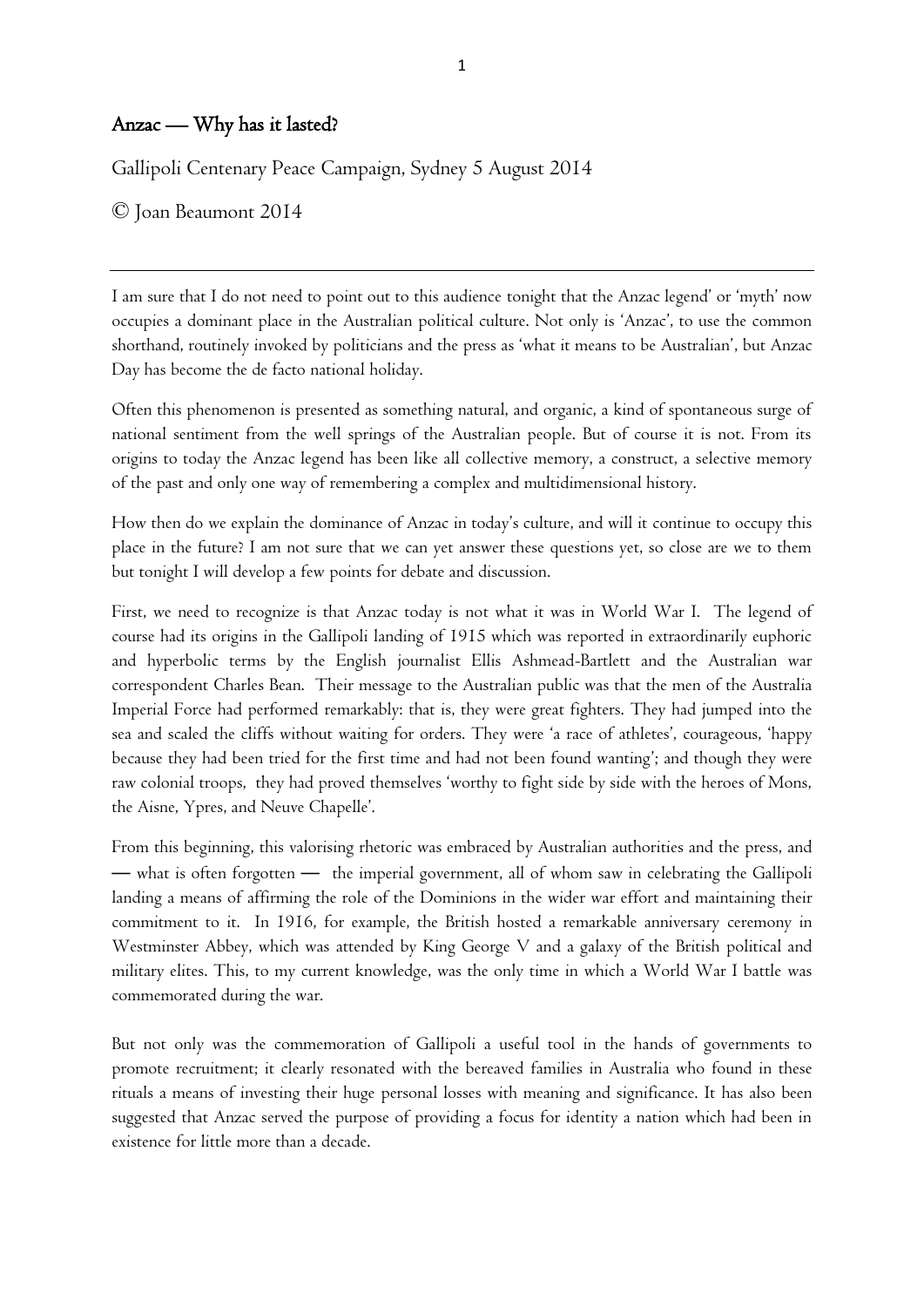For these various reasons, Anzac rapidly assumed a place in the cultural imagination of many Australians as the foundational narrative of Australian nationalism. Progressively, in the hands of those great memory makers, Charles Bean and John Monash, it became not only a celebration of the military prowess of the men of the AIF but an affirmation of them as citizens in arms. The 'digger', it was claimed, was the product of a society in which the bush shaped the cultural imagination and social mores; in which men learned to be independent in spirit and thus natural and resourceful fighters; in which the relative lack of class made men willing to challenge rank and authority; and in which the quality of mateship was valued above all. In other words, and this is essential to understanding why Anzac has endured, the myth celebrated civilian values.

Whether this representation of the Australian was historically accurate did not really matter because the Anzac legend was not — and is still not — history. That is, it is not an account of the past that can be verified by the normal tests of evidence employed by professional historians. Rather the legend is memory: by which I mean, it one of the ways in which Australians at the individual and collective memory recall the past. Since memories are always multiple and subjective, they are always politicized, and most importantly they tell us more about the values and priorities of the present than about what actually happened in the past.

So what of the present? Some critics have argued that the Anzac memory has become so dominant in today's political culture because it has been promoted by successive Australian governments, which have thereby militarized Australian history. There is no doubt that there has been, since 1990 particularly, a major and sustained investment by Australian governments in the commemoration of war: in memorial building, in battlefield pilgrimages and in the development of educational materials and activities aimed at socializing school children into the story of Anzac. Mark McKenna has argued that Anzac Day also gained renewed salience in the 1990s because it was less contentious focus for national identity than Australia Day, with all its problematic associations with the expropriation of land and the violence against indigenous Australians. It is clear also that in the hands of Paul Keating, the memory of the war in the Pacific in 1941–45 became a means of articulating a form of exclusive Australian nationalism, one that had shed the imperial loyalty which so much part of Australians' worldview in 1914. It was the Keating government which initiated such commemorative activities as the Australia Remembers campaign of 1995 and a spate of memorial building which reached its apotheosis under John Howard. In Howards' term of office, some thirteen new memorials were installed overseas, contributing to what I like to call a global memory footprint by Australia on multiple countries around the world.

This government investment is continuing today with, by one estimate, some \$325 million of funding at the federal and state level being allocated to activities commemorating the centenary of World War I. To name only some activities being sponsored, each federal electorate is being allocated \$125,000 for commemorative activities, the Australian War Memorial is launching a new First World War gallery and a new Remembrance Trail is being developed linking battlefields in northern France and Belgium.

However, we cannot explain the resurgence of interest of war memory in the last two to three decades —something which has occurred globally as well as in Australia — simply in terms of 'top down' orchestration by government of a gullible public. This memory making of government agencies has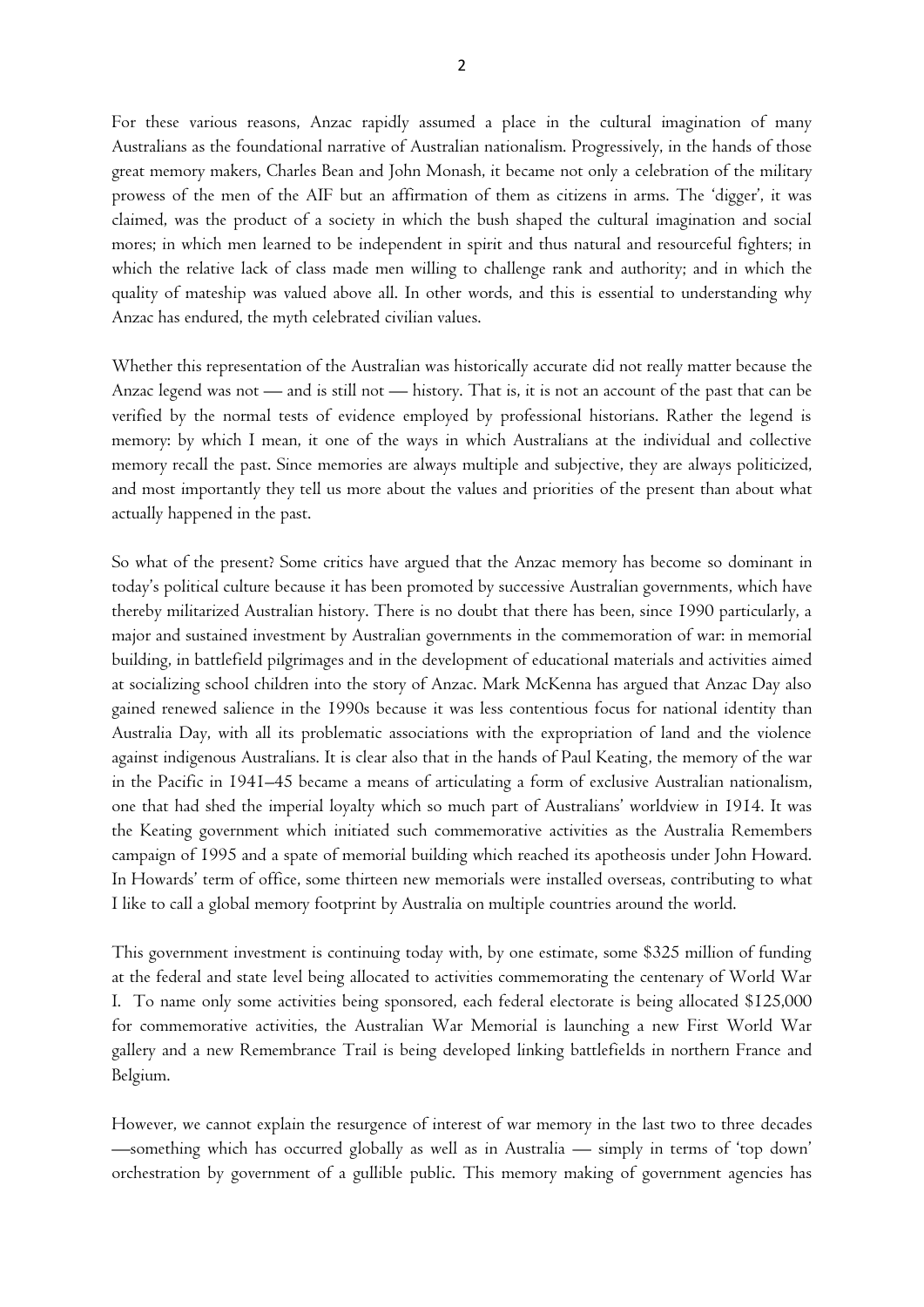been effective only because, like Anzac Day in 1916 and 1917, it has resonated with the emotions and values of at least some sections of Australian society. Australians, like people across the Western world, have manifested a "turning to the past" in recent decades. Perhaps this has something to do with the decline of formal religion and the search for other rituals to take its place.

Almost certainly it is linked to the explosion of interest in family history and genealogy: the Who Do You Think You Are? phenomenon. This interest has itself been fuelled by the internet which since the late 1990s has given family historians increasingly easy access to comprehensive sets of datasets about military personnel, thereby enabling them to position their own personal histories in wider national and universal narratives. I do not think we can overstate the importance of the fact that the graves of the British Empire dead list individual soldiers by name, and provide details such as age and date of death, plus a personal inscription from the bereaved family. It is these details which enable the visitors to war cemeteries (significantly named 'pilgrims') to experience an often deeply emotional response. What emotions they are feeling can, of course, be debated. I do not think it is grief. Rather it is somewhat sentimentalized melancholy about mortality and particularly the death of the young which in today's society is now so rare.

The argument that at least some of the impetus for war memory is "bottom up" — for want of a better word — is also supported by the fact that in many instances it has been members of the public, <u>not</u> the government, who have initiated remembrance activities, and then brought the government on board. The most obvious case has been Fromelles. This site was brought into public prominence recently by a Melbourne school teacher who led the campaign to find the mass grave of the missing of 1916. His efforts initially met with some official scepticism, but eventually the missing were found and interred in a new Commonwealth War Graves Commission cemetery. Another case of bottom–up agency is the peopling of Anzac parade. In 1983 there were only two memorials on this national mall. There are now eleven and a number of them seem to have been the result a copy-cat process: that is, one service or group was honoured and another then invoked the politics of recognition, claiming that they had previously been forgotten but now need to be remembered.

What I am arguing therefore is that the persistence of the Anzac legend today is attributable to a complex process of interaction between individuals, government and self-appointed custodians of memory within the public. Among the latter I would include the popular media, veterans' associations, popular military historians and a plethora of people who are gaining commercially from battlefield tourism and the associated commodification of remembrance. Take the AFL's Anzac Day match. Established only in 1995 and now routinely described as a 'tradition', it has created its own rituals of remembrance, including a medal for the player who best exemplifies the [Anzac spirit](http://en.wikipedia.org/wiki/Anzac_spirit) – skill, courage, self-sacrifice, teamwork and fair play. The man who established the Anzac Day 'clash', coach Kevin Sheedy, claims that it was intended to honour the Anzac Spirit, but there is little doubt that part of its resilience comes partly from its commercial success. It is now the biggest football match outside of the finals.

The question that I find most intriguing, when trying to understand the current and future status of Anzac, is: what *function* does it serve in Australian political culture today?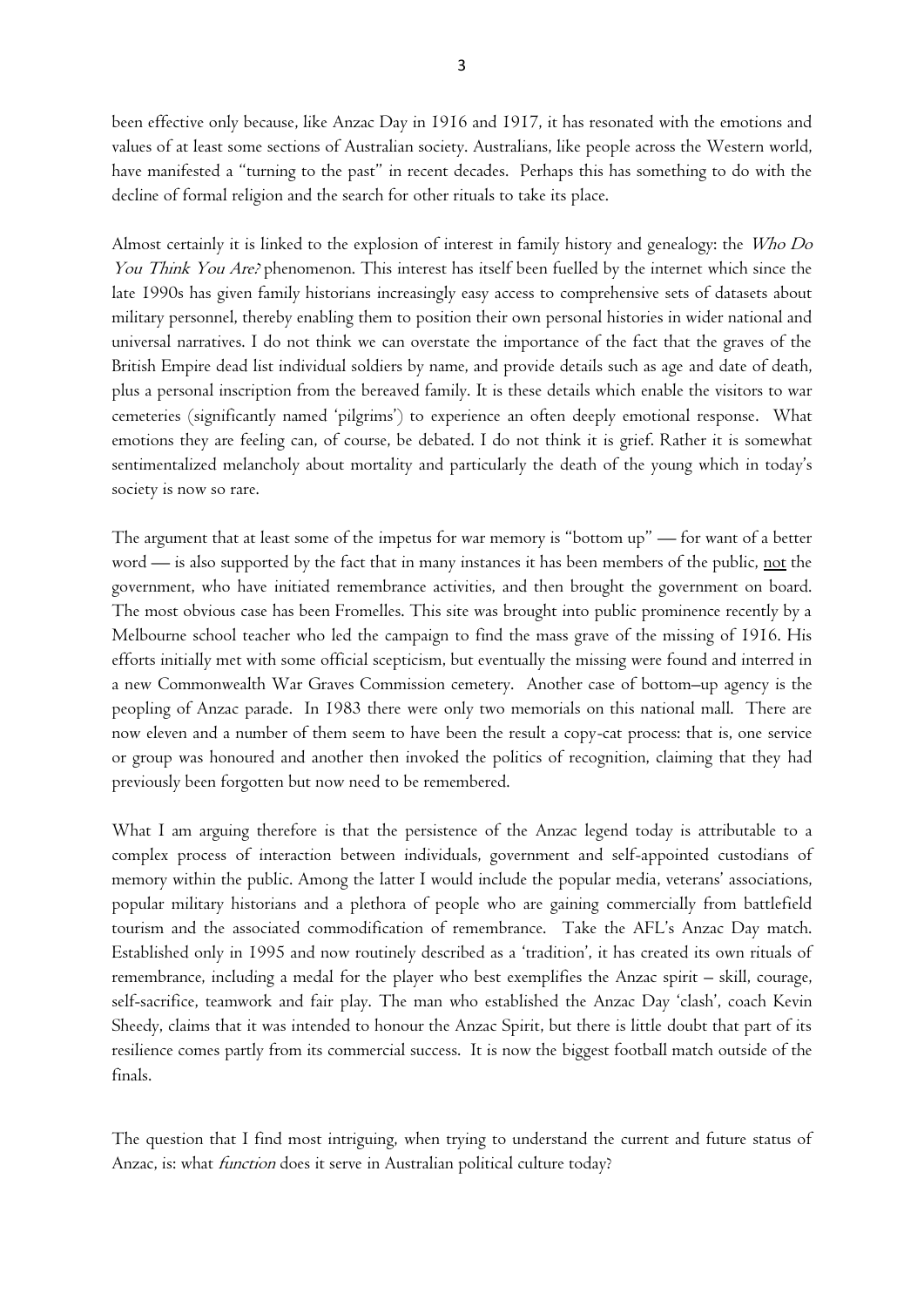In answer let me start by stating the obvious: that that Anzac has served, and continues to serve, as a complex signifier of national identity. It has been able to perform that role because it has proved to be endlessly adaptable and flexible. As I have said before, the legend is not the same as it was in World War I. Today it has come to incorporate women, Indigenous Australians and to some extent, multiculturalism. The memorials on Anzac Parade, for example, now include one to the Greek campaign of 1941, one to the Turkish leader Ataturk, and another to the Australian Army Nursing Services.

Anzac is also now a sanitized narrative of the war. Australian soldiers of World War I are no longer depicted as superb fighters, or killers who prided themselves on being able to impale a German on their bayonets, as they did in 1918. Rather, they are traumatized victims, sacrificial lambs to an incompetent British high command and to an impersonal industrialised warfare. Consistent with this, the values that the Anzac legend enshrines today are not military, but civilian qualities: courage, endurance, sacrifice and mateship. These are the words inscribed on the four pillars of the memorial at Isurava on the Kokoda Track. It is revealing that outside the Australian War Memorial are two images of compassion: Simpson and his donkey, and an elderly 'Weary' Dunlop, surgeon on the Thai–Burma railway.

These values are, not coincidentally, those which contemporary Australian society needs to affirm. At the heart of any liberal democracy is a contradiction in that, while its highest values are the sanctity of individual life and freedom, the State needs some individuals to be willing sacrifice their personal interests to the collective good. For as long as it has existed Anzac has been a legend of the volunteer, the citizen who was willing to die for the nation. Even today, in a highly materialistic and individualistic society, radically different from that of 1914–18, there is a need to validate such selfeffacing behaviour. It might be displayed by the personnel of the Australian Defence Force: but sacrifice can also manifested by police officers, civil defence forces, surf lifesavers or fire fighters who thereby become 'Anzacs'. When police officers die on duty, they are described in the press in language that uses the high diction of war: they are 'the fallen', 'the slain' who pay 'the ultimate sacrifice' 'in the line of duty.

Another, and depending on your political persuasion, less positive function that Anzac serves in contemporary politics is to provide a means by which Australian governments neutralize dissent about current commitment to war. For example, the majority of the Australian population did not support Australia's involvement in the 2003 Iraq war but once the commitment had been made, the Howard government made it difficult to critique the war on the grounds that the men and women deployed to fight it were Anzacs, heirs to an honourable tradition. They should not be stigmatized, as Vietnam veterans were in the 1970s, by the fact that they were fighting an unpopular war.

If Anzac serves the functions I suggest it does, then it will almost certainly continue to maintain its dominant role in the Australian political culture for some time into the future. But perhaps it may not. Perhaps the sheer scale of the centenary tsunami awaiting us will generate a pushback in the form of commemoration fatigue. The Australian government has chosen to commemorate in 2014-18 not just Gallipoli but also 'A Century of Service': that is, all wars in which Australians served during the twentieth century. Is it possible that after the orgasmic memory of April 1915 listeners may tune out? Will the message become diluted by excess repetition?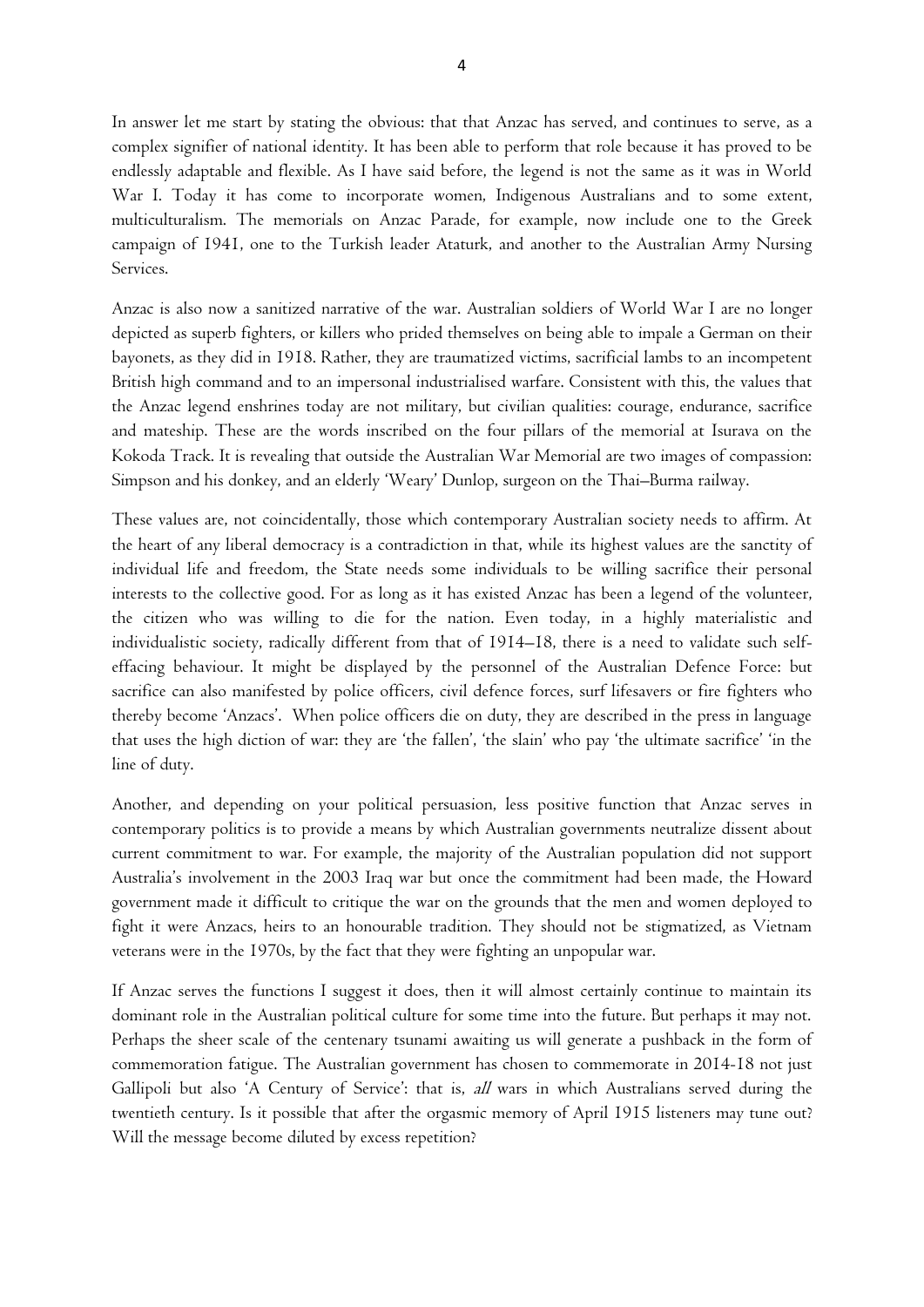Perhaps, also, the commodification and trivialisation of war memory associated with the centenary will reduce Anzac to irredeemable triteness. The commodification of war memory, it must be said, is worldwide. In Krakow can buy enamel mugs resembling those made by the Jewish workers in Schindler's factory. In Turkey you can buy soaps carrying the statue of a Turkish soldier carrying a wounded Allied soldier, so you can remember Anzac even as you soap yourself up in the morning. It is not surprising then that the shop of the Australian War Memorial now offers aprons and oven mitts bearing Flanders poppies, and a range of new centenary merchandise carrying the message Their Spirit Our Pride. Among them is a stubby holder for your beer. Not only does this, as James Brown has suggested in his excellent Anzac's Long Shadow, seem oblivious to the problematic relationship between military service and alcohol abuse but its seems to ignore the question of whether such trivialisation debases the sacramental quality which the War Memorial itself maintains is integral to the commemoration of war.

Finally, it is possible that, as the centenary of World War I passes, the changing demographics of the Australian population will lead to a growing disengagement with the Anzac legend. The legend was spawned when over 90 per cent to the Australian population was Anglo-Celtic and White Australia was a core Australian value. And Anzac remains despite all its adaptation and power and its attempts at inclusivity, a story about white Anglo-Celtic men. Yet Australia is changing: 28 per cent of the Australian population today were born overseas, with an additional 20 per cent having a parent who was born overseas. About 20% of us [speak a language other than English at home.](http://www.abs.gov.au/AUSSTATS/abs@.nsf/Lookup/4102.0Main+Features30April+2013#back3) The proportion of immigrants who arrive from an Asian country has also been rising. In 2001, [the proportion of](http://www.abs.gov.au/ausstats/abs@.nsf/Lookup/2071.0main+features902012-2013)  [immigrants born in Asia](http://www.abs.gov.au/ausstats/abs@.nsf/Lookup/2071.0main+features902012-2013) was 24%; in 2011, this proportion was 33%.<sup>1</sup> What, I ask myself as I venture into the almost completely Chinese shopping precinct of Box Hill, Melbourne, is the relevance of Anzac to such Australians?

The Department of Veterans' Affairs, one of the main government agencies charged with war commemoration, became particularly aware of this when, in 2010, it conducted a focus group to try and identify how the Australian community expected the Gallipoli centenary to be commemorated. Among the findings were the need to integrate into Anzac groups who were previously marginalised, such as indigenous Australians and Vietnam veterans. The focus group also noted that commemorating military history is a multi-cultural society could be 'something of a double-edged sword'. While the centenary would provide opportunities for national unity, it was also potentially an area of divisiveness. 2

In response the DVA commissioned a second focus group of a more culturally diverse group, immigrants or first generation Australians. Held across Sydney, Melbourne and Adelaide these consultations included Chinese, Greek, Italian, Lebanese, Afghani, Vietnamese, Germans and Japanese. Two groups were held specifically with young multicultural Australians. What this research showed was that these culturally diverse groups were 'universally respectful of Australian–Anzac commemorations', though often disengaged. They perceived that Anzac was important to Australian and Australians, and so long as they were not targeted or treated with disrespect themselves, they were unlikely to have any qualms about the proposed commemorations. Broadly then there did not seem to

 $\overline{a}$ 

<sup>1</sup> http://www.abc.net.au/religion/articles/2014/04/03/3977736.htm

<sup>&</sup>lt;sup>2</sup> Department of Veterans' Affairs, 'A Century of Service' Community Research; Report, September 2010.